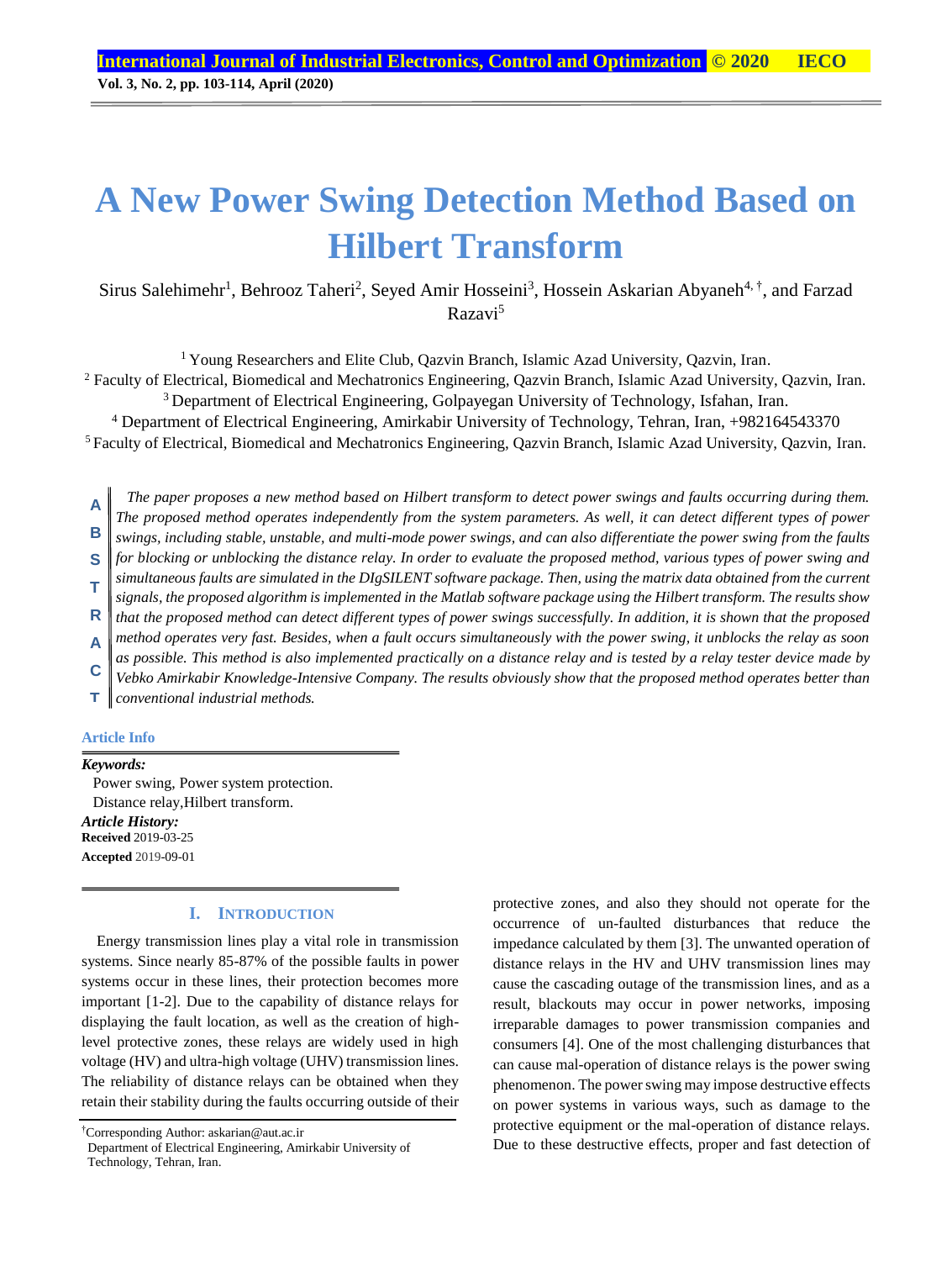power swings is particularly important in protection systems. When a power swing occurs, the amplitude of the voltage is decreased by increasing the amplitude of the current signal. Thus, the impedance seen by the relay decreases, and in this case, the distance relay detects this condition as a fault, so a trip command can be issued by the relay [5]. In order to prevent the operation of distance relays during power swings, a power swing blocking (PSB) function is used in these relays. So far, numerous studies have been carried out on the power swing phenomenon and various algorithms to detect it. This section examines a variety of PSB techniques and characterizes the advantages and shortcoming of the techniques.

The most commonly used method for detecting power swings and enabling the PSB function is to evaluate the rate of changes in impedance that travels through the specified region [6]. The disadvantage of this method is the failure to detect the symmetrical faults that occur simultaneously with a power swing. A method based on the swing center voltage (SCV) is presented in [7-9]. The SCV-based schemes use the V  $cos(\theta)$ to detect power swings and their differentiation from the simultaneous faults, where V is the amount of voltage at the relay location and  $θ$  is the angle between the voltage and current signals at the relay location. Because of the generation of electromagnetic transients during the faults, the wavelet transform scheme for analyzing the transient states in power systems is introduced in some studies, including articles [10- 12]. One of the most common shortcomings of the available power swing detection techniques is the differentiation of the three-phase faults from power swing conditions. In fact, the detection of three-phase faults is a challenge for all detectors due to their symmetrical nature. On this basis, a method based on the asymmetrical component value of fault inception is presented in [13] to detect the faults occurring during a power swing. A threshold value is also considered for this method and as soon as the asymmetric component becomes bigger than the threshold value, the fault is detected and the algorithm unblocks distance relay.

The rate of instantaneous frequency change in a power system is proposed in [14] for fast detection of power swings and the discrimination between the power swing simultaneous faults. A strength of this method is its ability to detect unstable power swings. In addition, there is a low volume of computations in this scheme, which makes it appropriate to be used in industrial relays. Despite its advantages, the method has also some drawbacks, such as high sensitivity to noise and poor performance when a multi-mode power swing occurs. The researchers in [15] have used the RMS value of the current signal to differentiate power swings and faults. The proposed algorithm using the RMS value of the current signal is capable of fast blocking the relay during a power swing. Furthermore, this method can discriminate various types of faults from power swings. The most important disadvantage of this method is that it operates with a remarkable delay for simultaneous faults. In [16], a sample estimation and error calculation method based on Taylor series has been used for fast detection of power swings. All low impedance faults can be detected by the proposed method in this paper. However, it operates incorrectly for high impedance faults and may block the relay after the occurrence of this type of fault. The support vector machine (SVM) is introduced in [17] to enhance the accuracy of differentiating power swings from the faults in the power system. This scheme is very fast for distinguishing the faults during a power swing. The main problem of the methods that use the SVM technique is that they need a lot of offline simulation to train the various types of faults and power swings. The power swing detection in series-compensated lines and its challenges have been studied in [18]. A new scheme based on the combination of covariance of current signals using the cumulative approach is presented in [19] for discriminating between the power swings and faults. The schemes proposed in [20, 21] use mathematical morphology-based methods to discriminate between faults and power swings. Due to the use of sophisticated mathematical relations, the practical implementation of these methods is challenging. The researchers in [22] have introduced an algorithm for PSB function based on moving window averaging of the current signal. This method can detect different types of faults occurring simultaneously with a power swing. In addition, the method detects both stable and unstable power swings. The most important shortcoming of this method is inappropriate operation when a multi-mode power swing occurs. In [23], the rate of variations in the average value of apparent power is used to solve the PSB function problem. Various types of power swings such as stable, unstable, and multi-mode power swing can be detected by this method. This method operates incorrectly for a high-impedance fault condition. In [24], the power swing occurrence is analyzed. By defining transmission lines and generators sensitivities coefficients, a way is found to make the line under full load. It is discussed how to minimize the distance between load impedance and the last zone of distance protection, and the settings of the power swing relays are calculated.

According to the above paragraphs, detecting symmetrical faults and differentiating them from power swings are among the main challenges of the PSB algorithms. Moreover, the complexity of calculations in PSB techniques is a major reason for the poor performance of these algorithms, which needs special attention. Accordingly, this paper presents a new method based on the Hilbert transform for the detection of power swings and simultaneous faults. The proposed method is capable of detecting various types of power swings, as well as symmetric and asymmetric simultaneous faults. In addition, due to the need for fewer calculations, the proposed method operates very fast. Accordingly, this method can be implemented practically on protective relays. To implement the proposed method, different types of power swings and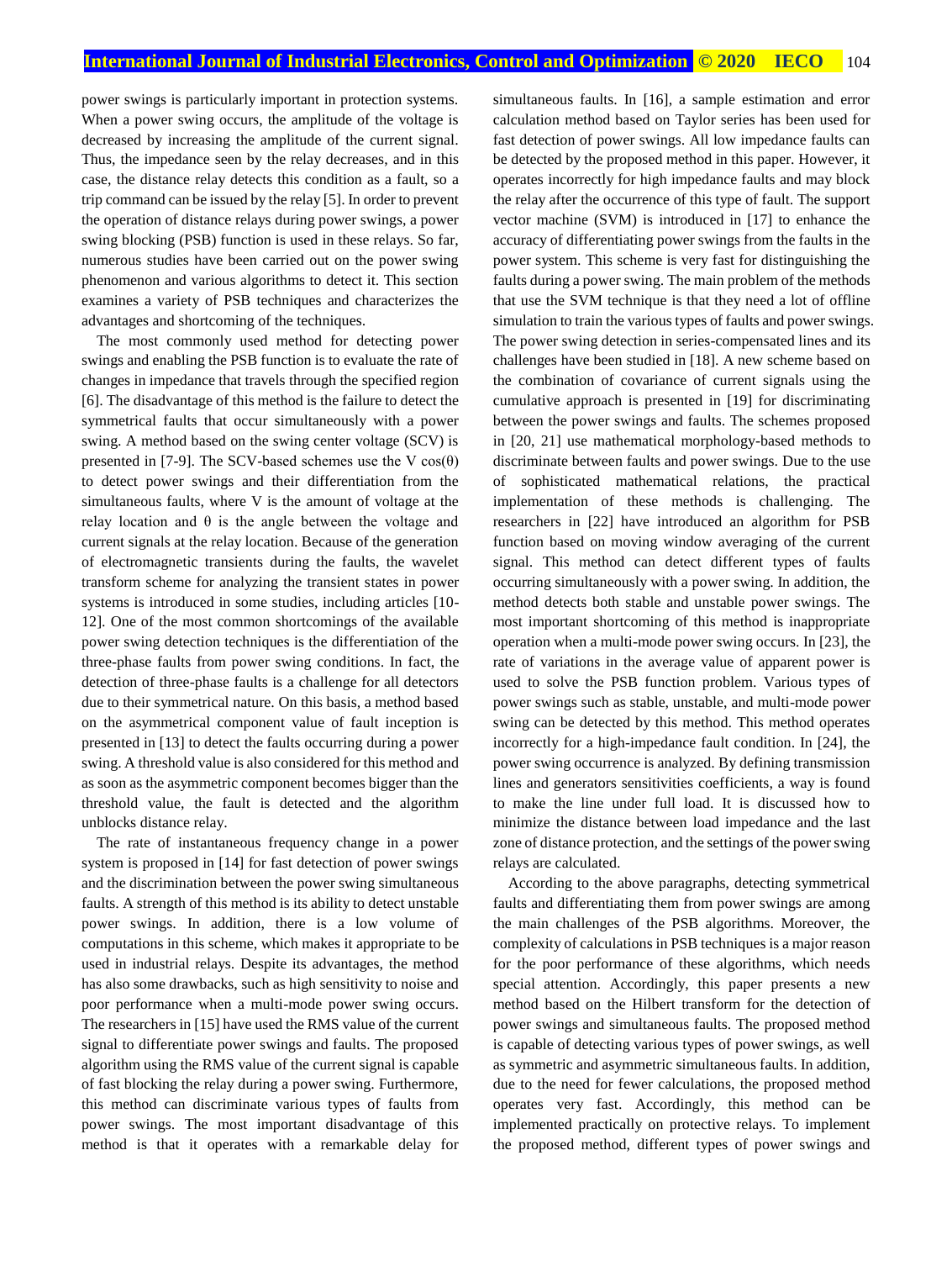# **International Journal of Industrial Electronics, Control and Optimization © 2020 IECO** 105

simultaneous faults were simulated in the DIgSILENT software package and then using the matrix data obtained from the current signal, the proposed method was implemented in the Matlab software package using Hilbert transform. The method presented here was evaluated against the standard 39 bus test system for various types of power swing conditions and faults occurring during the power swing. The results obtained from simulations using the proposed method show the accuracy of this method for detecting various types of power swings including stable, unstable, and multi-mode power swings. In addition, the proposed method is capable of detecting the faults during power swings correctly. The proposed method was also implemented on a distance relay and was tested by a relay tester device, both made by Vebko Amirkabir Knowledge-Intensive Company. The results obviously show that the proposed method operates better than conventional industrial methods.

The paper is organized as follows. Section II discusses the proposed method and its performance for power swings and the discrimination between power swings and faults using Hilbert transform. In Section III, the proposed method is evaluated. On this basis, the proposed method is tested and evaluated against a standard 39-bus test system in different types of power swings and simultaneous faults. This method is also implemented on a distance relay and is tested by a relay tester device. Section IV compares the proposed method with other available methods, and the results demonstrate the applicability of the proposed method.

#### **II. PROPOSED METHOD**

When a power swing occurs in a power network, a significant change happens in voltage and current signals. Since the power swing is a symmetrical phenomenon, the changes in the three phases of the electrical signals are the same. On the other hand, when a fault occurs in a power network, this symmetry is violated at the inception of the fault.

This paper uses the Hilbert transformation to differentiate power swings and faults for blocking or unblocking the distance relay. To use this scheme for distinguishing between power swings and faults, at first, each phase should be sampled separately using a moving data window whose length can be obtained by Eq. (1).

$$
Window length = \frac{F_s}{F}
$$
 (1)

where  $F_s$  is the sampling frequency (according to the industrial digital relays, the sampling frequency used in this paper is 10 kHz), and  $F_f$  is the fundamental frequency of the system that is equal to 60 Hz. After sampling each phase in each window length, a matrix will be formed according to Eq.  $(2)-(4)$ .

$$
M_a = [a_1, a_2, \dots, a_i]
$$
 (2)

$$
M_b = [b_1, b_2, \dots, b_i]
$$
 (3)

$$
M_c = [c_1, c_2, \dots, c_i]
$$
\n<sup>(4)</sup>

In digital relays, after the sampling of the signal, it is essential to analyze the obtained data obtained by signal processing. For this purpose, the Hilbert transform is used in this paper. The Hilbert transform is a type of unified transforms (such as Laplace and Fourier) that was first introduced by David Hilbert in this setting to solve the property of integral equations in physics and mathematics. The Hilbert transform for the function  $X(t)$  is defined as follows [25-26].

$$
H[X(t)] = \tilde{x}(t) = \pi^{-1} \int_{-\infty}^{+\infty} \frac{x(\tau)}{t - \tau} d\tau
$$
 (5)

To apply the Hilbert transform to discrete data, the following four-step algorithm is used in this paper:

1. Calculate the FFT for input data according to the following equation and save the result on the vector x:

$$
X_K = \sum_{n=0}^{N-1} x_n e^{-i2\pi kn/N}
$$
 (6)

2. Create a vector h whose elements h(i) have the values of: 1 for  $i = 1, (n/2) + 1$ 

$$
2 \text{ for } i = 2, 3, \dots, (n/2) \tag{7}
$$

0 for  $i = (n/2) + 2, ..., n$ 

3. Calculate the element-wise product of x and h

4. Calculate the inverse FFT of the sequence obtained in Step 3 which returns the first n elements of the result.

After applying the Hilbert transform to the output signal, the following equation is obtained:

$$
\tilde{x}(t) = \text{Real} + j\text{Image} \tag{8}
$$

Afterward, the RMS value of the signal in Eq. (8) is calculated using Eq. (9).

$$
RMS = \sqrt{\frac{\sum_{k=1}^{N} \tilde{x}(t)^2}{N}}
$$
\n(9)

where N is the whole number of data. Figure (1) illustrates the signal variations obtained from each of the three phases during power swings and simultaneous faults.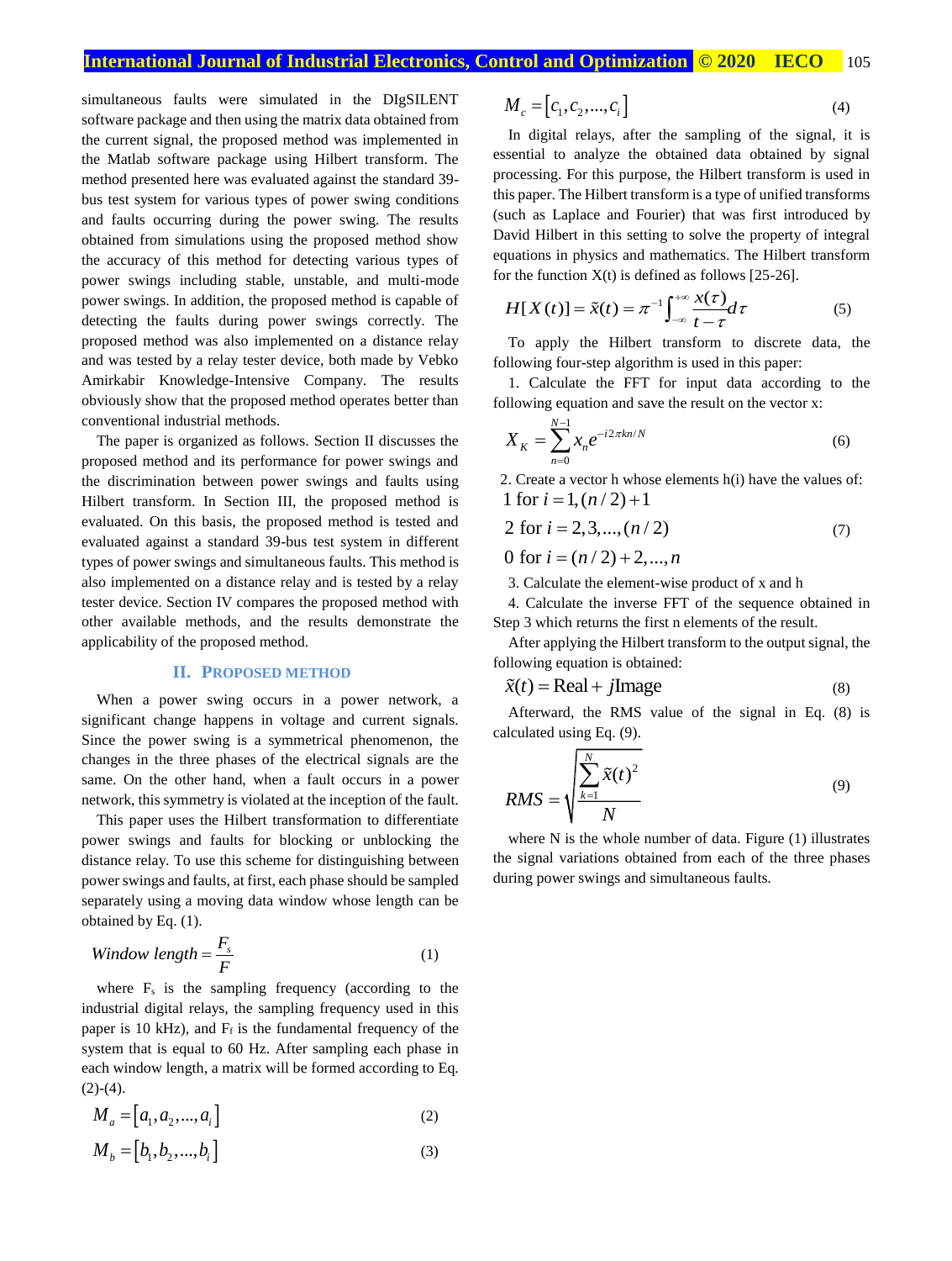

**Fig. 1**. Rate of changes of current signal during the power swing and simultaneous fault.

As it is evident in Figure (1), the variations of all three phases are equal during power swings. However, at the time of the fault occurrence at the third second, the variations obtained from the three phases are different from one another. To use this feature to discriminate between fault and power swing, the variation rate in each phase should be extracted from Eq. (10).

$$
\Delta_I(n) = |I(n+1) - I(n)|
$$
  
for  $n = 1...L-1$  (10)

Based on what was already mentioned and the calculation of variation rate using Eq. (10), the condition for identifying the power swing is designed as below.

If 
$$
(\Delta_{la} \simeq \Delta_{Ib} \simeq \Delta_{Ic})
$$
  
Power swing will be detected (11)

else

Fault will be detected

Therefore, when the impedance seen by the distance relay enters into its protective zones, the condition defined in Eq. (11) will be checked. Based on this condition in the proposed algorithm, the activation of the PSB function performs when the rate of variations in all three phases of the current signal is the same. In contrast, when the impedance seen by the distance relay enters the protective zones and the condition of the algorithm is not satisfied, a fault will be detected and in this case, the relay will be unblocked. It should be noted that the proposed algorithm will work as long as the impedance remains in the protection zones of the distance relay, and once a fault occurs during a power swing, the condition of the algorithm will be violated and as a result, the fault can be detected by the proposed algorithm.

It is, therefore, clear that the proposed method has the necessary conditions as a comprehensive detector for detecting power swings. This means that this method is capable of detecting power swings and faults occurring during power swings rapidly and easily. According to what was mentioned, Figure (2) depicts the proposed algorithm for the detection of

power swings and faults occurring simultaneously with power swings.



**Fig. 2**. The algorithm of the proposed method.

#### **III. TESTING OF THE PROPOSED METHOD**

#### *A. Introduction of the sample network*

This paper uses an IEEE standard 39-bus test system to evaluate and test the proposed method. The single-line diagram of the network is displayed in Figure (3) [27]. This network consists of 39 buses and 10 generators. The available loads of the network consume 6150.1 MW of active power and 1233.9 MVar of reactive power.

To implement the proposed method, the distance relay is located on bus No. 26 for the protection of line 26-29. The parameters of this line are presented in Table (1). To evaluate the proposed method, at first, various types of power swings and simultaneous faults are simulated in the DIgSILENT software package using the network shown in Figure (3). Afterward, the window defined in Eq. (1) is used to sample the current signal in three-phase. The sampled data are used in the Matlab software using the proposed algorithm in Figure (2) to detect the power swing and distinguish it from the simultaneous faults.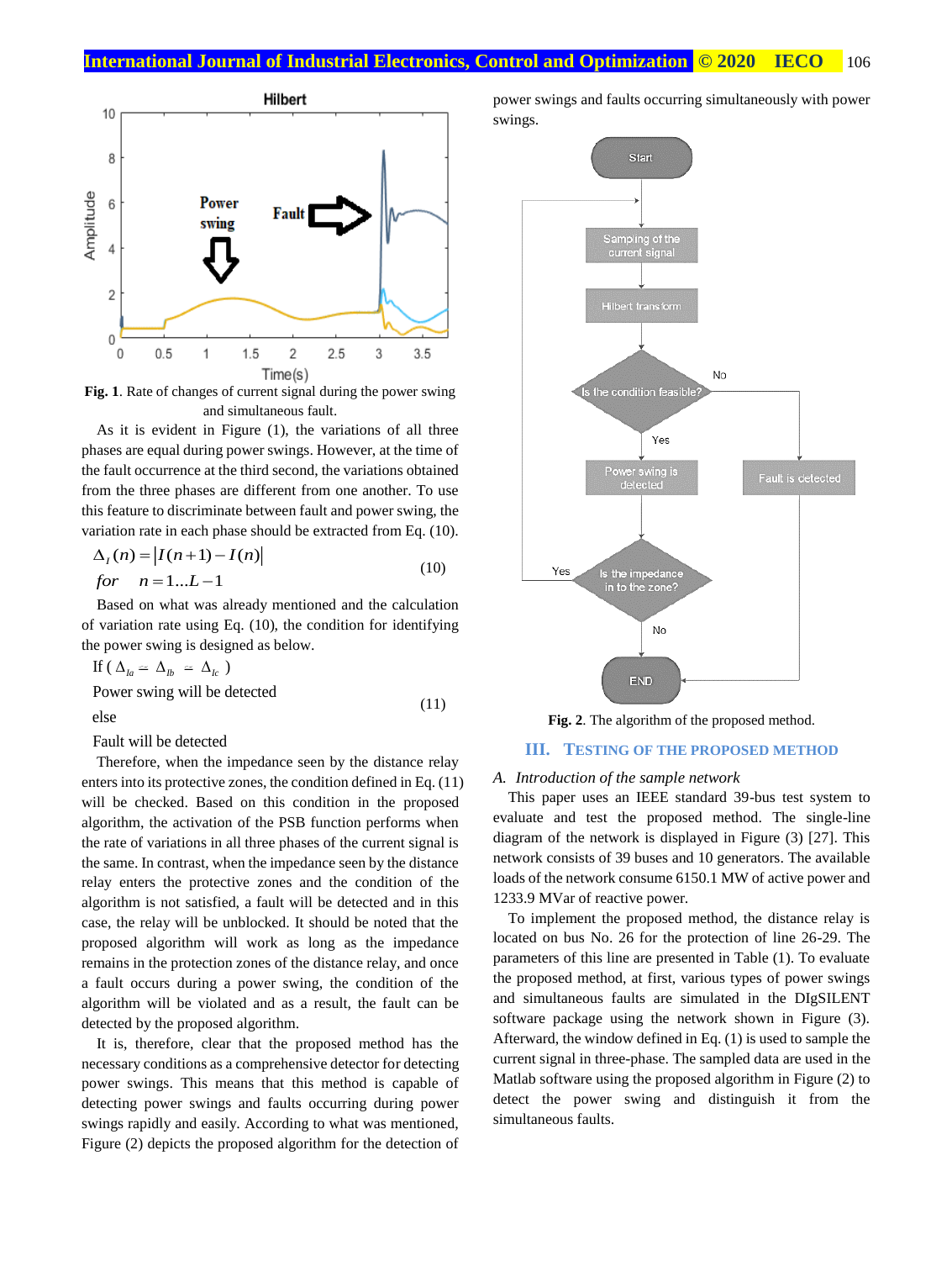

**Fig. 3.** The single-line diagram of IEEE standard 39-bus test system.

| <b>TABLE I</b>        |           |         |            |           |
|-----------------------|-----------|---------|------------|-----------|
| <b>LINE PARAMETER</b> |           |         |            |           |
| Line                  | Length    | Current | Resistance | Reactance |
| $26-29$               | 247.96 km | 1 k A   | 0.02736    | 03        |
|                       |           |         | Ohm/km     | Ohm/km    |

#### *B. Evaluation of power swing condition*

In order to evaluate the performance of the proposed method in detecting power swings, the proposed algorithm is tested by simulating on a sample network (Figure 3) in three case studies.

*1) Case study 1: Stable Power swing:* As already mentioned, the power swing occurs when the rotor angle of the generators, in response to a large variation in load, line switching, loss of excitation of the generator, and faults is leading or lagging than together. In this case, if disturbances do not occur severely and the system reaches a new balanced state, a stable power swing will occur. In this section, to simulate the stable power swing condition on line 26-29, the parallel lines 26-28 and 28-29 are isolated from the network by the circuit breakers in 0.5 seconds. The operation of the proposed algorithm in the stable power swing condition is shown in Figure (4). As illustrated in this figure, the stable power swing is detected in 30 milliseconds by the proposed algorithm and the relay is blocked.







*2) Case study 2: Unstable Power swing:* The unstable power

swing condition occurs when the occurrence of disturbances mentioned in the previous section cause a generator or a group of generators to experience pole slip. To simulate the unstable power swing condition on line 26-29, a large load with an active power of 1500 MW and a reactive power of 2000 MVar is applied on bus No. 26 in 0.5 seconds by switching. Normally, the PSB algorithms in a distance relay should detect unstable power swings and block the relay operation. As illustrated in Figure (5), the proposed algorithm successfully detects this type of power swing and blocks the relay operation.



**Fig. 5.(c)** The operation of the proposed algorithm during the unstable power swing.

*3) Case study 3: Multi-mode power swing:* Multi-mode power swing occurs when two or more machines are involved in the oscillation. In this case, the current and voltage signals may lose their sinusoidal waveform [28]. This mode is simulated by applying a three-phase fault on line 4-14. The fault is applied in 0.2 seconds and the line is isolated by the circuit breakers at 0.6 seconds. Figures (6 (a)) and (6 (b)) represent the three-phase current waveform and Hilbert transform output of line 17-18 during the multi-mode power swing, respectively. Based on the output of the Hilbert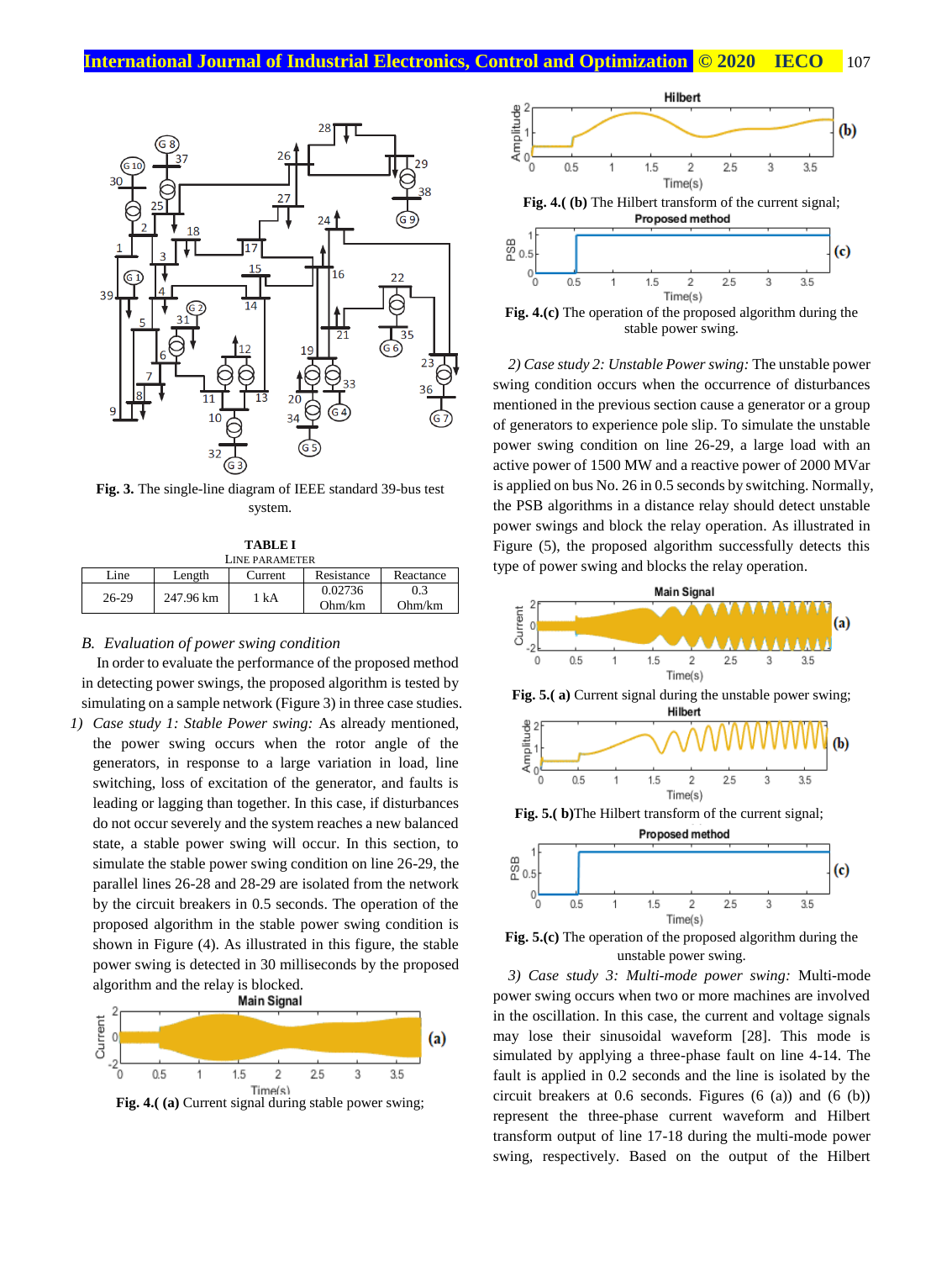transform, the operation of the proposed algorithm for the multi-mode power swing is illustrated in Figure (6 (c)). As shown in this figure, the multi-mode power swing is correctly detected by the proposed algorithm at 30 milliseconds and the PSB function is activated.



**Fig.6.(c)** The operation of the proposed algorithm during the multi-mode power swing.

#### *C. Evaluation of simultaneous faults with power swing*

As already mentioned, in addition to power swings, the PSB algorithms should also be able to detect the faults that occur simultaneously with the power swing. On this basis, the proposed algorithm is designed in such a way that it remains activated until when the impedance is into the third zone of the relay, and the condition determined in Eq. (4) is continuously evaluated. In this case, as soon as a fault occurs during a power swing, the determined condition is violated in fault inception and the fault is detected by the algorithm and as a result, the relay is unblocked. To evaluate these situations, this section tests different types of simultaneous faults in four different scenarios.

*1) Case study 1: Single-phase fault simultaneously with the power swing:* To simulate the power swing on the line 28-29, the parallel lines are isolated from the network at 0.5 seconds. Then, a single-phase fault to the ground is applied on 50% of the line 28-29 at 3 seconds. The variations of the current signal for this condition is shown in Figure  $(7(a))$ , and its output by applying the Hilbert transform is illustrated in Figure (7(b)). As well, the operation of the proposed algorithm for simultaneous single-phase fault is shown in Figure (7 (c)). According to Figure (7 (c)), when a power swing occurs, the PSB function blocks the relay from tripping, and as soon as a fault occurs during a power swing, the algorithm detects it in



simultaneous single-phase earth fault;



power swing and simultaneou single-phase earth fault.

*2) Case study 2: Three-phase fault simultaneously with the power swing:* As mentioned earlier, the discrimination between the power swing and three-phase fault is one of the most important challenges with PSB algorithms due to their symmetrical nature. However, this problem is solved by determining the appropriate condition in the proposed method by using the fault inception of all permanent faults. Hence, due to exceeding the rate of changes in the current signal from the threshold during a fault simultaneously with the power swing, the determined condition is violated and therefore the relay is unblocked. Figure (8) represents the measured current signal (8 (a)), the Hilbert transform of the current signal (8 (b)), and the operation of the proposed method (8 (c)) during a power swing and a three-phase with the same time with the previous case. As shown in Figure  $(8(c))$ , when a power swing occurs in a power system, the PSB function is started and blocks the relay from the tripping, and as soon as a three-phase fault occurs, it is detected by this algorithm and the relay is unblocked.



*3) Case study 3: High impedance fault during the power swing:* To test the proposed algorithm in a high-impedance fault condition, a fault simultaneously with a power swing (the impedance for this test is 200 ohms) is applied at 3s on the line 26-29. As it is clear from Figure (9), when the fault occurs, the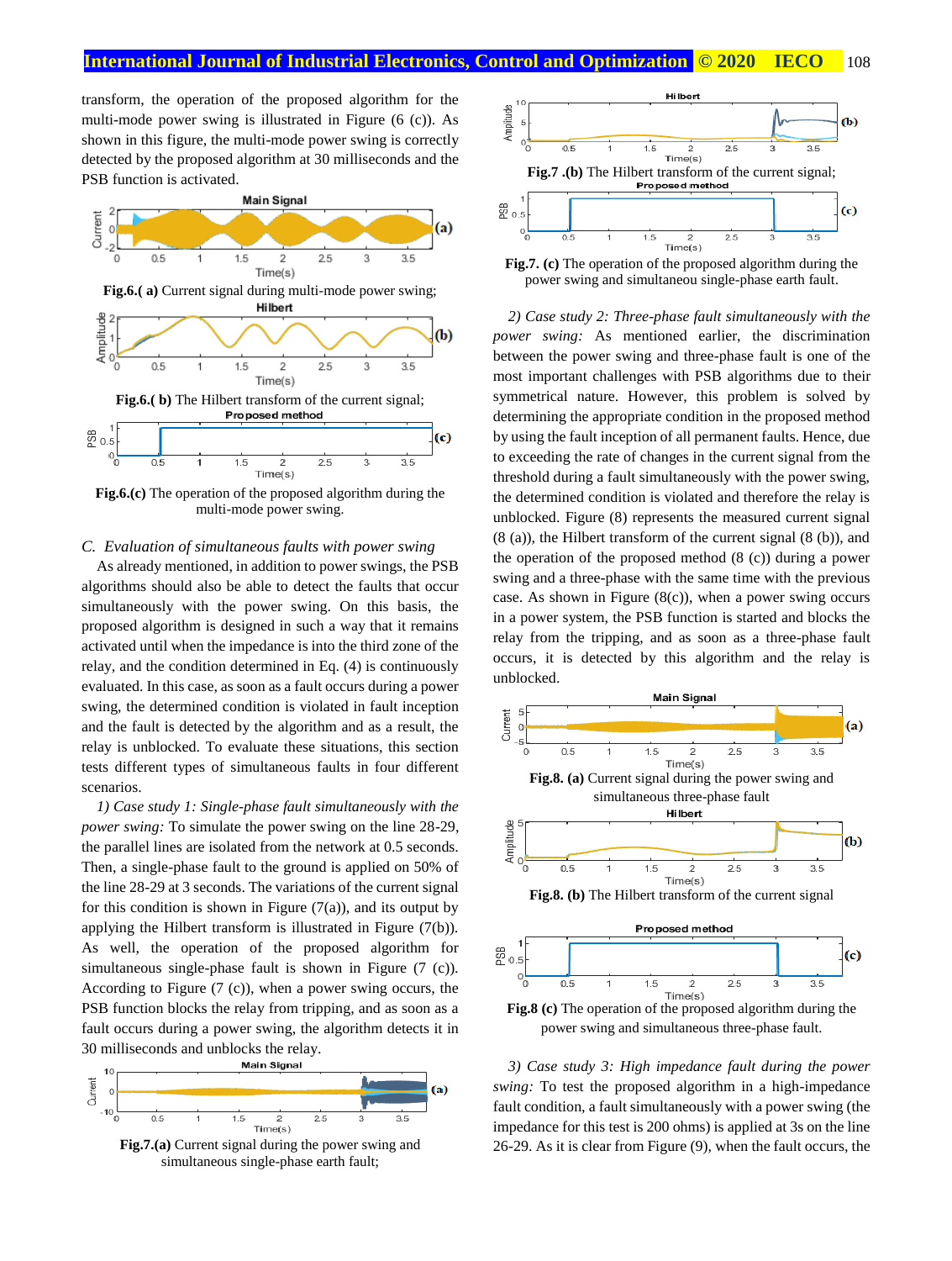determined condition of the proposed algorithm is violated, and as a result, the algorithm can detect the fault correctly.<br> **Main Signal** 



**Fig.9. (c)** The operation of the proposed algorithm during the power swing and high impedance fault.

*4) Case study 4: Three-phase fault during the power swing with white Gaussian noise:* In electrical engineering and signal processing, white noise is referred to as a signal that affects all the frequency components of a signal equally. It is called "white" because the density function of its power spectrum is almost constant at all frequencies (like white light). The correlogram function of white noise is as a Dirac delta function. White noise is inherently a stochastic process. Therefore, it is a statistical model for signals and signal sources, not a specific signal. White noise is also referred to as any discrete-time signal whose samples are followed by stochastic variables that have a mean zero and finite variance. Depending on the application, samples may need to be considered independently and distributed with the same probability distribution [29].

Gaussian white noise can have adverse effects on signals. These undesirable effects can cause the wrong operation of the PSB algorithms. On this basis, this section uses white Gaussian noise to investigate the operation of the proposed algorithm during a stable power swing and simultaneous three-phase fault during the power swing. Figure (10) shows the white Gaussian noise added to the power swing and fault occurring during the power swing conditions.



**Fig.10.** White Gaussian noise added to the power swing and simultaneous fault condition.

To simulate the power swing and simultaneous fault, the events mentioned in Section 3.3.2 are applied to the system. Afterward, white Gaussian noise is added to the current signal. As shown in Fig. (11), the stable power swing with the white Gaussian noise is successfully detected by the proposed algorithm and the relay is correctly blocked. Besides, when a fault occurs during a power swing, the algorithm detects it and unblocks the relay.







*5) Investigation of the proposed method at a power angle of 180 degrees*: In Fig. (12), the current of one of the phases during a power swing is shown and the corresponding power angle is specified. As can be seen, the power angle reaches 180 degrees when the current is at its maximum value during the swing.

At a power angle of about 180 degrees, there is a maximum current. Therefore, when a fault occurs, the jump in current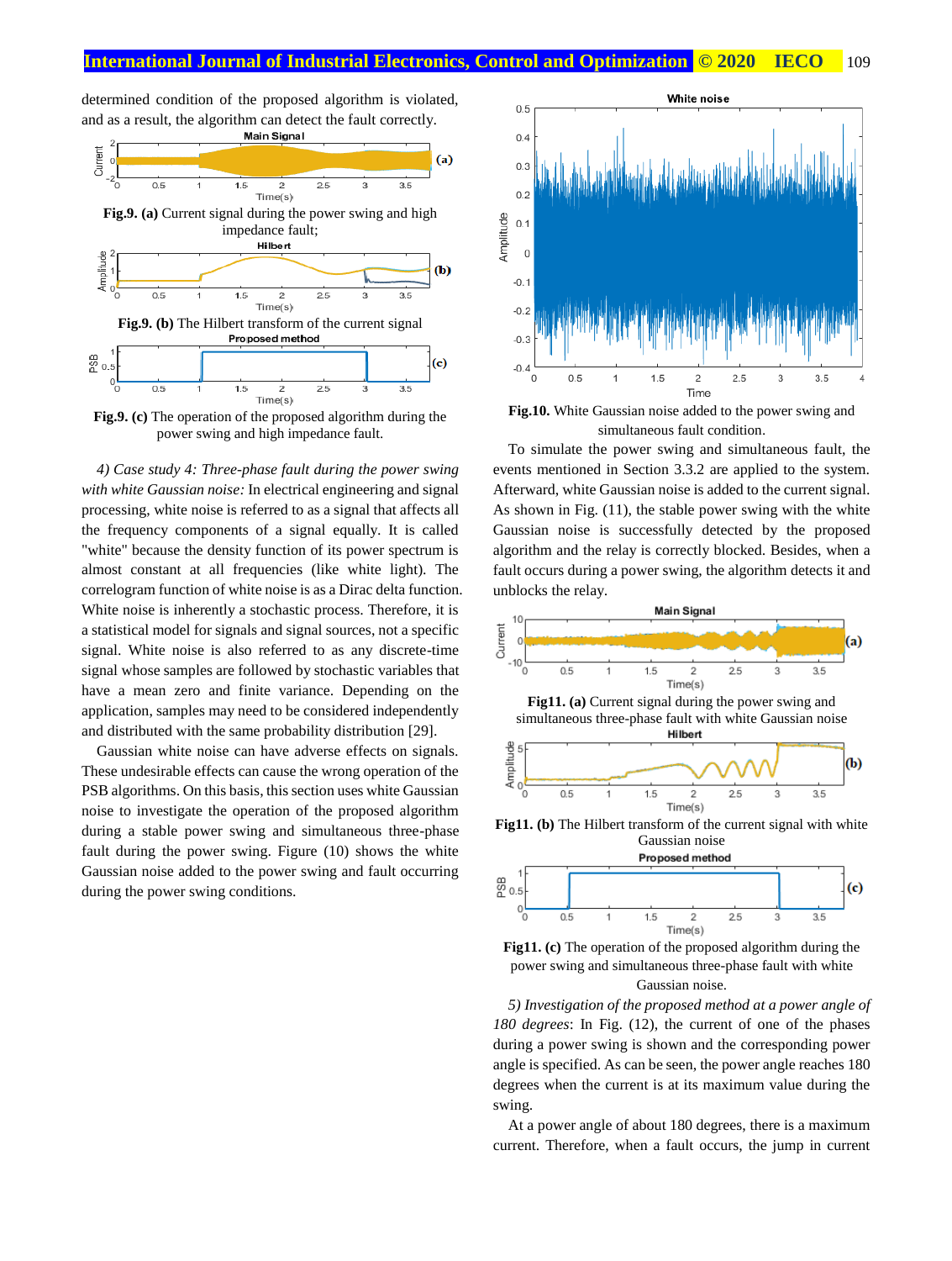amplitude (as compared to other conditions) is not significant. This is problematic in some methods. Another point is that, at a power angle of about 180 degrees, the impedance location calculated by the relay is on the transmission line characteristic, meaning that impedance cut-off is inside the relay protection zone. In this condition, if a fault occurs, it is difficult to detect it by some methods because the impedance location does not change significantly.



**Fig.12.** Current signal during power swing and its related power angle.

For instance, the simulation results for the fault in 90% of lines during a power swing are shown in Fig. (13). This is one of the worst possible scenarios because the amplitude of fault current is approximately equal to the maximum power swing current.



**Fig.13. (c)** The operation of the Investigation of the proposed method at a power angle of 180 degrees.

## **IV. PRACTICAL TESTING**

To practically test the proposed method, the algorithm is implemented on a real-time distance relay and is also tested by a relay tester device, both made by Vebko Amirkabir Knowledge-Intensive Company. The distance relay used for the test is of the AMR type. The proposed method is also compared with SIPROTEC 4 distance protection 7SA522 made by the Siemens Co.

Figure (14) shows the test setup for testing the PSB function of the distance relay using the proposed algorithm in this paper. To perform this test, the power swing condition extracted from the simulated network in the DigSILENT software package is converted into a COMTRADE file and uploaded onto the tester software to evaluate the algorithm for power swing and fault conditions. The impedance trajectory for this situation is illustrated in Figure (15). In this case, by entering the impedance into the third zone of distance relay during the power swing, the algorithm will be started and since the condition stated in Eq. (4) is satisfied, the power swing is detected. Also, when a fault occurs during the power swing, the condition is violated and the fault is thus detected.



**Fig.14.** The test setup for testing of the proposed method.



**Fig.15.** The impedance trajectory for testing of the power swing and simultaneous fault using the proposed method.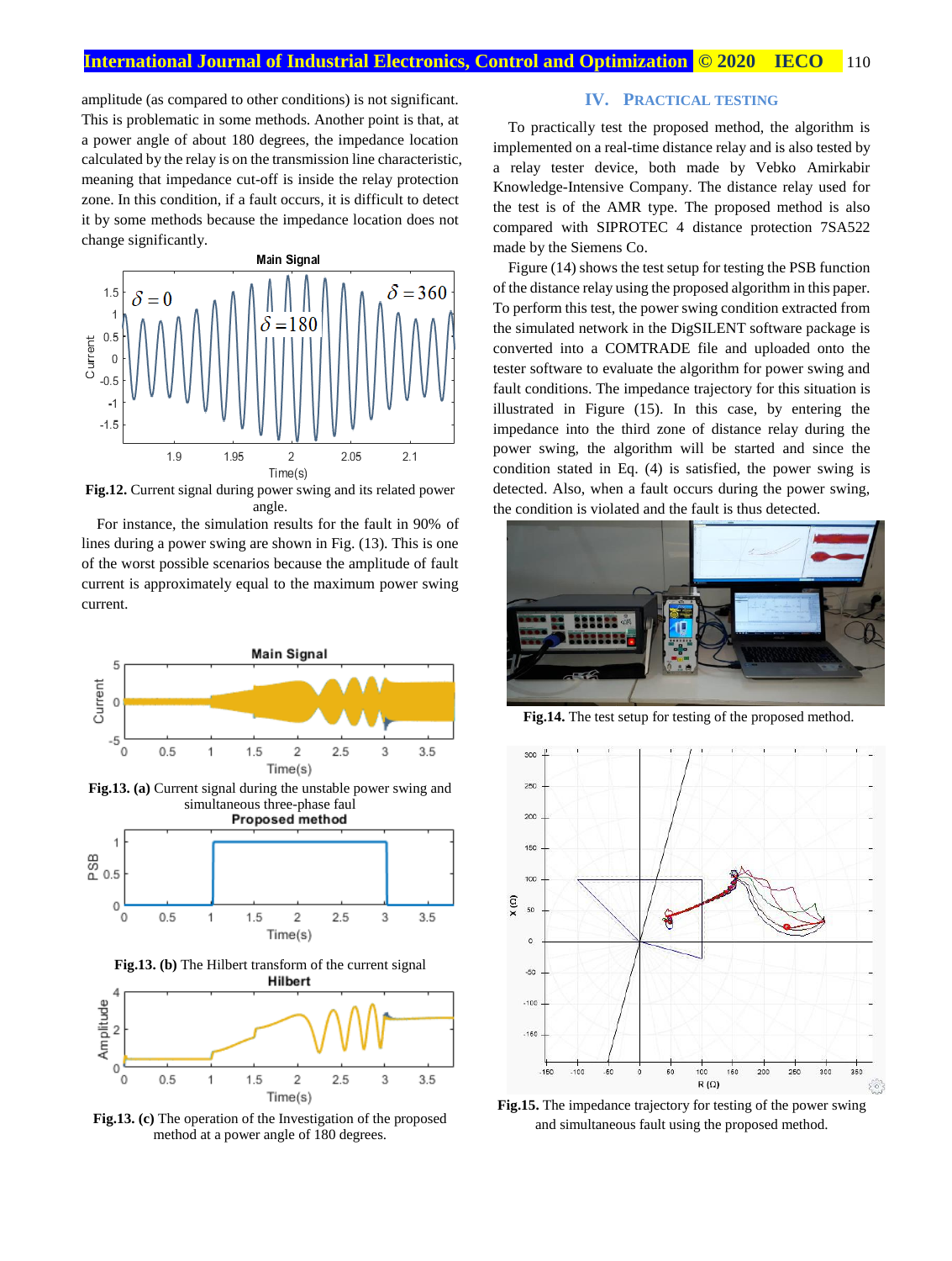Tables (2) and (3) present the results for the comparison of the proposed method with the conventional industrial methods presented in [30-32]. This comparison is performed using practical testing in different scenarios such as stable, unstable, and multi-mode power swings, as well as single-phase and three-phase faults simultaneously with the power swing. Both methods are tested in the same conditions with the same type of relay. Also, different types of injected faults by the relay tester device are the same so that the results can be compared accurately.

As can be seen in Tables (2) and (3), the conventional industrial methods detect power swings in approximately 100 milliseconds. However, the method proposed in this paper detects power swings in the same condition in about 30 milliseconds. Also, the conventional industrial methods show a different performance for simultaneous faults. This means that for the several tests in the same condition, different detection times are recorded by this method.

#### **V. COMPARISON WITH AVAILABLE METHODS**

Various methods have been developed for detecting symmetrical faults during power swings. Each method has its own signal processing tools and sampling frequency, so they detect power swings and simultaneous faults at different times. Some of the most common methods for power swing detection are compared with the proposed method, and the results are shown in Table (4).

In addition to detecting the symmetrical three-phase fault, the algorithm of the PSB function faces other challenges including the detection of simultaneous high-impedance fault and also correct operation when noise is created in a signal. Accordingly, Table (5) compares the methods presented in other articles and the proposed method with a focus on some conditions including the high-impedance fault, multi-mode power swing, and current signal with noise. As is evident in Table (4), the methods presented in other papers have the problem of detecting high-impedance faults. Also, when noise is created on the current signal, they cannot operate correctly.

However, it can be seen that our proposed method can detect power swings and simultaneous faults even in these mentioned conditions.

#### **VI. CONCLUSION**

This paper presented an efficient high-reliability method for the detection of power swings and faults that occur simultaneously with the power swings. In the proposed method, the Hilbert transform is used to obtain the rate of variations in the current signal. Since the rate of the variations in threephase of the current signal is the same during the power swings and when a fault occurs, the rate of the variations in the three phases is different from one another. Thus, according to this concept and by determining a threshold value, it is possible to distinguish between the rate of variations during power swings and simultaneous faults. The proposed method is evaluated by various types of power swings including stable, unstable and multi-mode power swings as well as various types of simultaneous faults including single-phase and three-phase faults. The results of the evaluations prove that the proposed method can detect power swings and faults occurring during power swings very fast. In addition, unlike the other PSB algorithms, this method is less complex, which makes it possible to implement it in the structure of protective relays. The proposed method is compared with the conventional industrial methods and most common available PSB techniques, whose results show that the proposed method performs better. This method was also implemented practically on a distance relay and was tested by a relay tester device. The results obviously show that the proposed method performs better than conventional industrial methods.

#### **ACKNOWLEDGMENT**

The authors would like to thank Vebko Amirkabir Company for providing a protection relay and a relay tester device.

| THE RESULTS OF TESTING FOR THE CONVENTIONAL INDUSTRIAL METHOD PRESENTED IN [30-32]. |             |                             |                     |               |  |
|-------------------------------------------------------------------------------------|-------------|-----------------------------|---------------------|---------------|--|
| Test Type                                                                           | Power swing | <b>Fault Detection test</b> | Time of power swing | Time of fault |  |
|                                                                                     | Detection   | during power swing          | detection(ms)       | detection(ms) |  |
| <b>Stable Power Swing</b>                                                           | Yes         |                             | 103.8               |               |  |
| <b>Unstable Power Swing</b>                                                         | Yes         |                             | 104.4               |               |  |
| Multi-mode power swing                                                              | No.         |                             |                     |               |  |
| Single-phase fault during Power Swing                                               | Yes         | Yes                         | 107                 | 126.6         |  |
| Two phase fault during power swing                                                  | Yes         | Yes                         | 108                 | 127.8         |  |
| Two phase to ground fault during power swing                                        | Yes         | Yes                         | 105                 | 129           |  |
| Three-phase fault during Power Swing                                                | Yes         | Yes                         | 104.1               | 120           |  |
| High Impedance fault during power swing                                             | Yes         | No.                         | 106                 |               |  |

**TABLE II**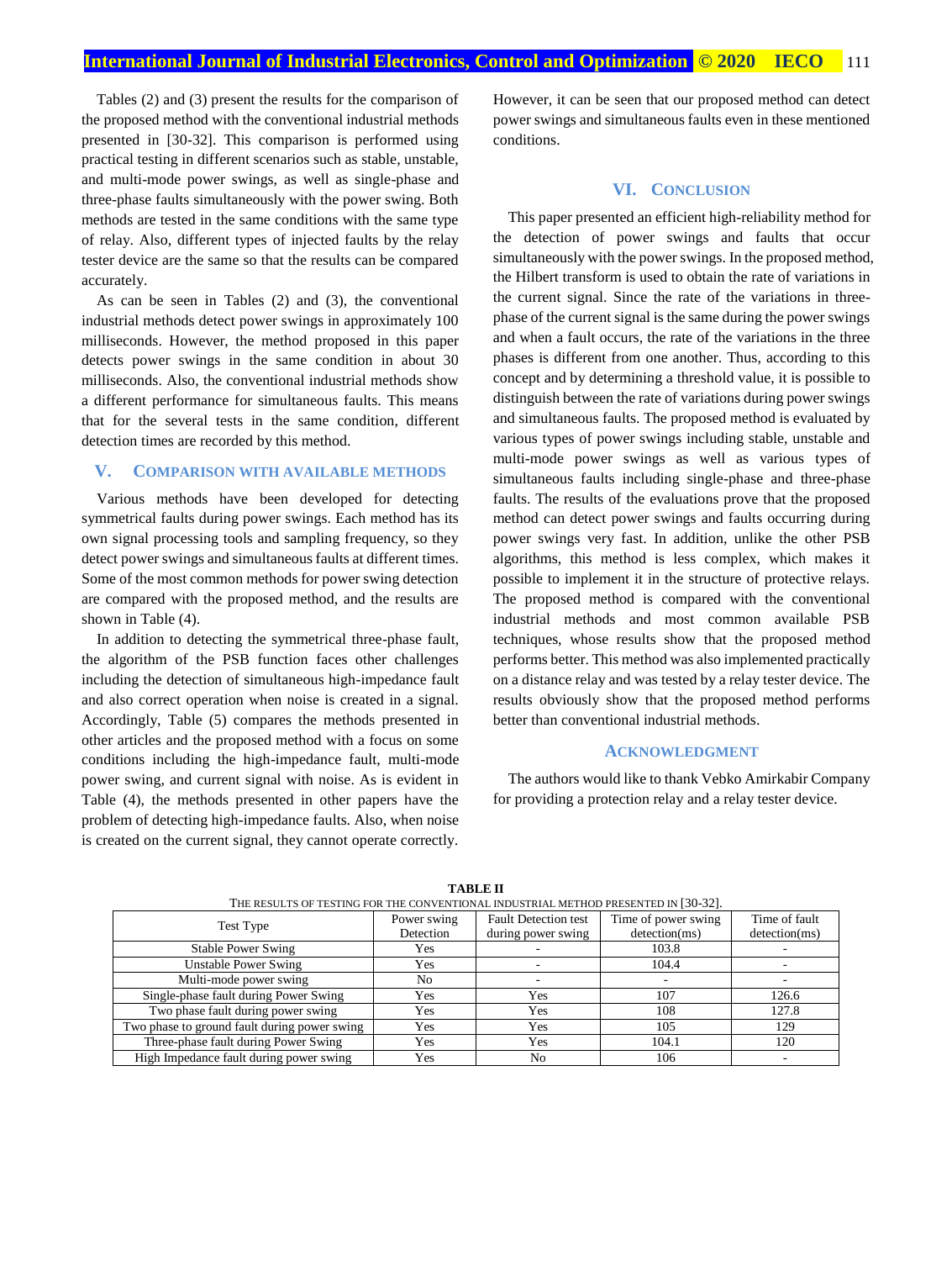| Test Type                                    | Power swing<br>Detection | <b>Fault Detection test</b><br>during power swing | Time of power swing<br>detection(ms) | Time of fault<br>detection(ms) |
|----------------------------------------------|--------------------------|---------------------------------------------------|--------------------------------------|--------------------------------|
| <b>Stable Power Swing</b>                    | Yes                      |                                                   | 32                                   |                                |
| <b>Unstable Power Swing</b>                  | Yes                      |                                                   | 33                                   |                                |
| Multi-mode power swing                       | Yes                      |                                                   | 32                                   |                                |
| Single-phase fault during Power Swing        | Yes                      | <b>Yes</b>                                        | 33                                   | 32                             |
| Two phase fault during power swing           | Yes                      | Yes                                               | 32                                   | 32                             |
| Two phase to ground fault during power swing | Yes                      | Yes                                               | 32                                   | 33                             |
| Three-phase fault during Power Swing         | Yes                      | Yes                                               | 34                                   | 33                             |
| High Impedance fault during power swing      | Yes                      | Yes                                               | 32                                   | 32                             |

**TABLE III** THE RESULTS FOR TESTING OF THE PROPOSED ALGORITHM.

| COMPARISON WITH OTHER METHOD |                              |                     |                             |                                 |  |
|------------------------------|------------------------------|---------------------|-----------------------------|---------------------------------|--|
| Reference<br>number          | Method                       | Sampling freq.(KHz) | Symmetrical fault detection | Asymmetrical fault<br>detection |  |
| $[32]$                       | Rate of change of power      | $\overline{2}$      | N <sub>o</sub>              | Yes                             |  |
| $[33]$                       | Automatic regression         |                     | Yes                         | Yes                             |  |
| [34]                         | <b>FFT</b>                   |                     | N <sub>o</sub>              | Yes                             |  |
| $[35]$                       | Prony                        | 3                   | N <sub>o</sub>              | Yes                             |  |
| $[10]$                       | Wavelet                      | 40.96               | Yes                         | Yes                             |  |
| $[12]$                       | Travelling wave              | 10                  | Yes                         | Yes                             |  |
| $[36]$                       | Rate of change of admittance |                     | Yes                         | Yes                             |  |
| $[37]$                       | Moving window averaging      |                     | N <sub>o</sub>              | Yes                             |  |
| Proposed<br>method           | Hilbert                      | 10                  | Yes                         | Yes                             |  |

**TABLE IV** COMPARISON WITH OTHER METHOD

| COMPARISON BETWEEN THE EXISTING METHODS AND THE PROPOSED METHOD |                              |                                      |                                         |                                                     |  |  |
|-----------------------------------------------------------------|------------------------------|--------------------------------------|-----------------------------------------|-----------------------------------------------------|--|--|
| Reference number                                                | Method                       | Detection of high<br>impedance fault | Detection of multi-<br>mode power swing | The operation of<br>methods with noise in<br>signal |  |  |
| [14]                                                            | Instantaneous frequency      | Yes                                  | N <sub>o</sub>                          | No                                                  |  |  |
| [15]                                                            | <b>RMS</b>                   | Yes                                  | Yes                                     | No                                                  |  |  |
| $[38]$                                                          | Moving window averaging      | No                                   | N <sub>o</sub>                          | N <sub>o</sub>                                      |  |  |
| $[37]$                                                          | Rate of change of admittance | No                                   | N <sub>0</sub>                          | N <sub>o</sub>                                      |  |  |
| $[35]$                                                          | <b>FFT</b>                   | No                                   | N <sub>o</sub>                          | No                                                  |  |  |
| $[36]$                                                          | Prony                        | N <sub>0</sub>                       | No.                                     | N <sub>o</sub>                                      |  |  |
| PROPOSED METHOD                                                 | <b>HILBERT</b>               | YES                                  | <b>YES</b>                              | <b>YES</b>                                          |  |  |

**TABLE V**

#### **REFERENCES**

- [1] B. Panigrahi and R. Maheshwari, "Transmission Line Fault Detection and Classification," IEEE Proceeding of ICETECT, 2011.
- [2] B. Taheri, S. A. Hosseini, H. Askarian-Abyaneh, and F. Razavi, "A New Method for Remote Testing Distance Relay Using Internet Protocol Version 4," in 2019 International Conference on Protection and Automation of Power System (IPAPS), 2019, pp. 31-37: IEEE.
- [3] E. Udren et al., "Proposed statistical performance measures for microprocessor-based transmission-line protective relays. I. Explanation of the statistics," IEEE Transactions on Power Delivery, vol. 12, no. 1, pp. 134-143, 1997.
- [4] S. Zubić, P. Balcerek, and Č. Zeljković, "Speed and security improvements of distance protection based on Discrete Wavelet and Hilbert transform," Electric Power Systems Research, vol. 148, pp. 27-34, 2017.
- [5] B. Mahamedi, "A very fast unblocking scheme for distance protection to detect symmetrical faults during power swings," in IPEC, 2010 Conference Proceedings, 2010, pp. 378-383: IEEE.
- [6] J. Blackburn, "Protective Relaying Principles and Applications 2nd Edition New York Basel Marcel Dekker," ed: Inc, 1998.
- [7] P. S. R. Committee, "Power swing and out-of-Step considerations on transmission lines," in IEEE Power Engineering Society, 2005.
- [8] N. Fischer, G. Benmouyal, D. Hou, D. Tziouvaras, J. Byrne-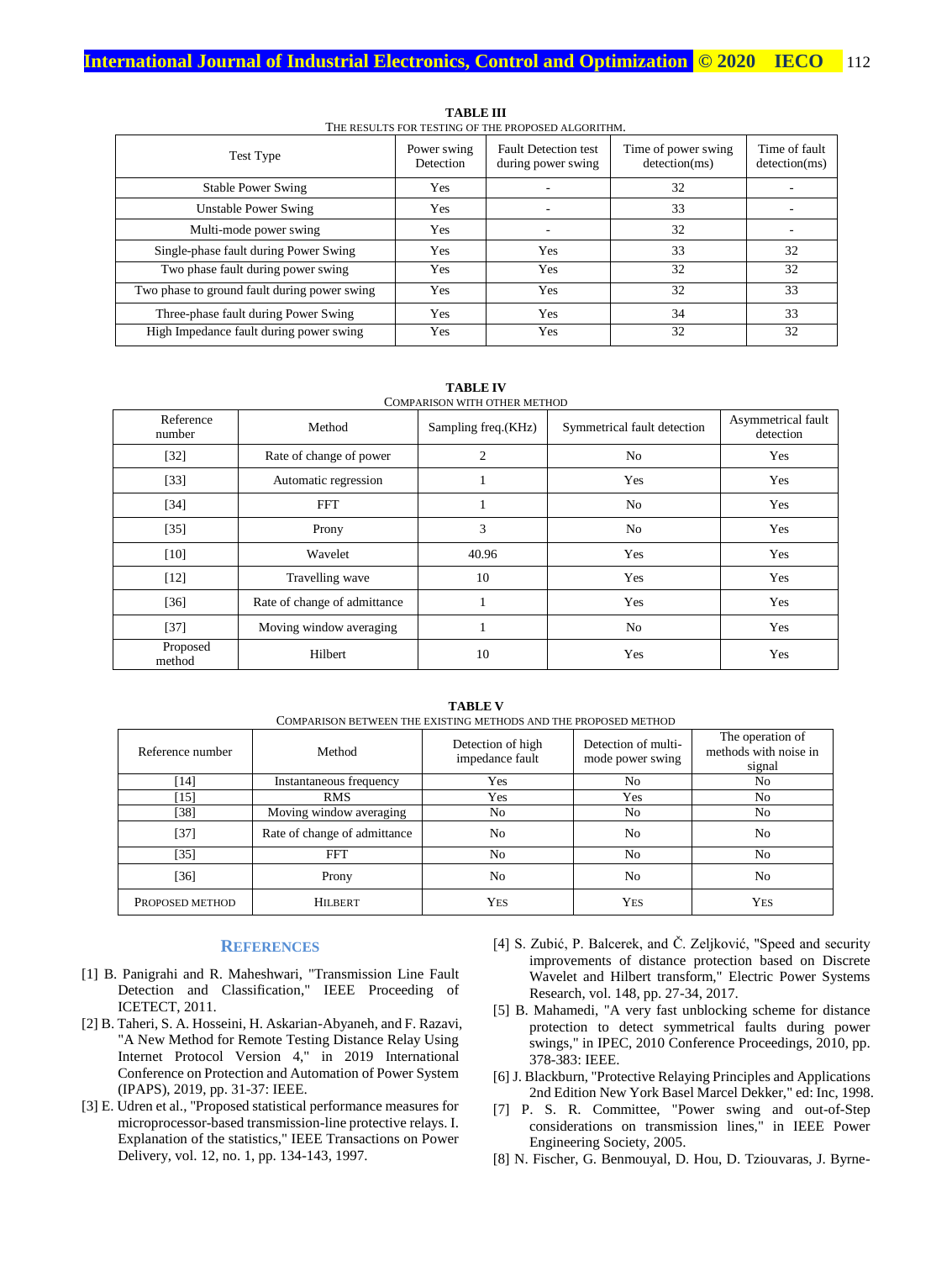Finley, and B. Smyth, "Do system impedances really affect power swings—Applying power swing protection elements without complex system studies," in Protective Relay Engineers, 2012 65th Annual Conference for, 2012, pp. 108-119: IEEE.

- [9] P. K. Nayak, J. G. Rao, P. Kundu, A. Pradhan, and P. Bajpai, "A comparative assessment of power swing detection techniques," in Power Electronics, Drives and Energy Systems (PEDES) & 2010 Power India, 2010 Joint International Conference on, 2010, pp. 1-4: IEEE.
- [10] S. M. Brahma, "Distance Relay With Out-of-Step Blocking Function Using Wavelet Transform," IEEE Transactions on Power Delivery, vol. 22, no. 3, pp. 1360-1366, 2007.
- [11] R. Dubey and S. R. Samantaray, "Wavelet singular entropybased symmetrical fault-detection and out-of-step protection during power swing," IET Generation, Transmission & Distribution, vol. 7, no. 10, pp. 1123-1134, 2013.
- [12] C. Pang and M. Kezunovic, "Fast distance relay scheme for detecting symmetrical fault during power swing," IEEE Transactions on Power Delivery, vol. 25, no. 4, pp. 2205- 2212, 2010.
- [13] C. Lazaro, J. Marques, G. Marchesan, and G. Cardoso, "Waveform asymmetry of instantaneous current signal based symmetrical fault detection during power swing," Electric Power Systems Research, vol. 155, pp. 340-349, 2018.
- [14] B. Taheri, S. Salehimehr, F. Razavi, and M. Parpaei, "Detection of power swing and fault occurring simultaneously with power swing using instantaneous frequency," Energy Systems, pp. 1-24, 2019.
- [15] B. Taheri and F. Razavi, "Power Swing Detection Using rms Current Measurements," Journal of Electrical Engineering & Technology, vol. 13, no. 5, pp. 1831-1840, 2018.
- [16] I. G. Tekdemir and B. Alboyaci, "A novel approach for improvement of power swing blocking and deblocking functions in distance relays," IEEE Transactions on Power Delivery, vol. 32, no. 4, pp. 1986-1994, 2017.
- [17] N. G. Chothani, B. R. Bhalja, and U. B. Parikh, "New support vector machine-based digital relaying scheme for discrimination between power swing and fault," IET Generation, Transmission & Distribution, vol. 8, no. 1, pp. 17-25, 2014.
- [18] P. K. Nayak, A. K. Pradhan, and P. Bajpai, "A fault detection technique for the series-compensated line during power swing," IEEE transactions on power delivery, vol. 28, no. 2, pp. 714-722, 2013.
- [19] M. H. Musa, Z. He, L. Fu, and Y. Deng, "A covariance indices based method for fault detection and classification in a power transmission system during power swing," International Journal of Electrical Power & Energy Systems, vol. 105, pp. 581-591, 2019.
- [20] A. Morais, G. C. Júnior, L. Mariotto, and G. Marchesan, "A morphological filtering algorithm for fault detection in transmission lines during power swings," Electric Power Systems Research, vol. 122, pp. 10-18, 2015.
- [21] M. Daryalal and M. Sarlak, "Fast fault detection scheme for series-compensated lines during power swing," International Journal of Electrical Power & Energy Systems, vol. 92, pp. 230-244, 2017.
- [22] J. G. Rao and A. K. Pradhan, "Power-swing detection using moving window averaging of current signals," IEEE Transactions on Power Delivery, vol. 30, no. 1, pp. 368-376, 2014.
- [23] B. Taheri, F. Razavi, and S. Salehimehr, "Power Swing

Detection Using the Variation Rates of the Average Value of Apparent Power," in 2019 International Conference on Protection and Automation of Power System (IPAPS), 2019, pp. 38-43: IEEE.

- [24] Abyaneh, H. Askarian, M. Marjanmehr, and M. Meshkin. "Stability analysis for power swing protection." 2004 5th Asian Control Conference (IEEE Cat. No. 04EX904). Vol. 3. IEEE, 2004.
- [25] S. L. Hahn, Hilbert transforms in signal processing. Artech House, 1996.
- [26] M. Feldman, "Hilbert transform in vibration analysis," Mechanical systems and signal processing, vol. 25, no. 3, pp. 735-802, 2011.
- [27] M. Pai, Energy function analysis for power system stability. Springer Science & Business Media, 2012.
- [28] S. Hashemi, M. Sanaye-Pasand, and M. Shahidehpour, "Fault Detection During Power Swings Using the Properties of Fundamental Frequency Phasors," IEEE Transactions on Smart Grid, 2017.
- [29] A. shamsi, "Reconfigurable CT QDSM with mismatch shaping dedicated to multi-mode low-IF receivers," International Journal of Industrial Electronics, Control and Optimization, vol. 2, no. 3, pp. 257-264, 2019.
- [30] S. SIPROTEC, "Distance Protection 7SA522 V4. 70," instruction manual, 2011.
- [31] J. Blumschein, Y. Yelgin, and M. Kereit, "Proper detection and treatment of power swing to reduce the risk of Blackouts," in Electric Utility Deregulation and Restructuring and Power Technologies, 2008. DRPT 2008. Third International Conference on, 2008, pp. 2440-2446: IEEE.
- [32] G. Ziegler, Numerical distance protection: principles and applications. John Wiley & Sons, 2011.
- [33] X. Lin, Y. Gao, and P. J. I. T. o. P. D. Liu, "A novel scheme to identify symmetrical faults occurring during power swings," vol. 23, no. 1, pp. 73-78, 2008.
- [34] J. G. Rao and A. K. J. I. t. o. p. d. Pradhan, "Differential power-based symmetrical fault detection during power swing," vol. 27, no. 3, pp. 1557-1564, 2012.
- [35] X. Lin, Y. Gao, and P. Liu, "A novel scheme to identify symmetrical faults occurring during power swings," IEEE Transactions on Power Delivery, vol. 23, no. 1, pp. 73-78, 2008.
- [36] S. Lotfifard, J. Faiz, and M. Kezunovic, "Detection of symmetrical faults by distance relays during power swings," IEEE transactions on power delivery, vol. 25, no. 1, pp. 81- 87, 2010.
- [37] S. M. Hashemi, M. Sanaye-Pasand, and M. Shahidehpour, "Fault Detection During Power Swings Using the Properties of Fundamental Frequency Phasors," IEEE Transactions on Smart Grid, pp. 1-1, 2018.
- [38] J. G. Rao and A. K. Pradhan, "Power-swing detection using moving window averaging of current signals," IEEE Transactions on Power Delivery, vol. 30, no. 1, pp. 368-376, 2015.